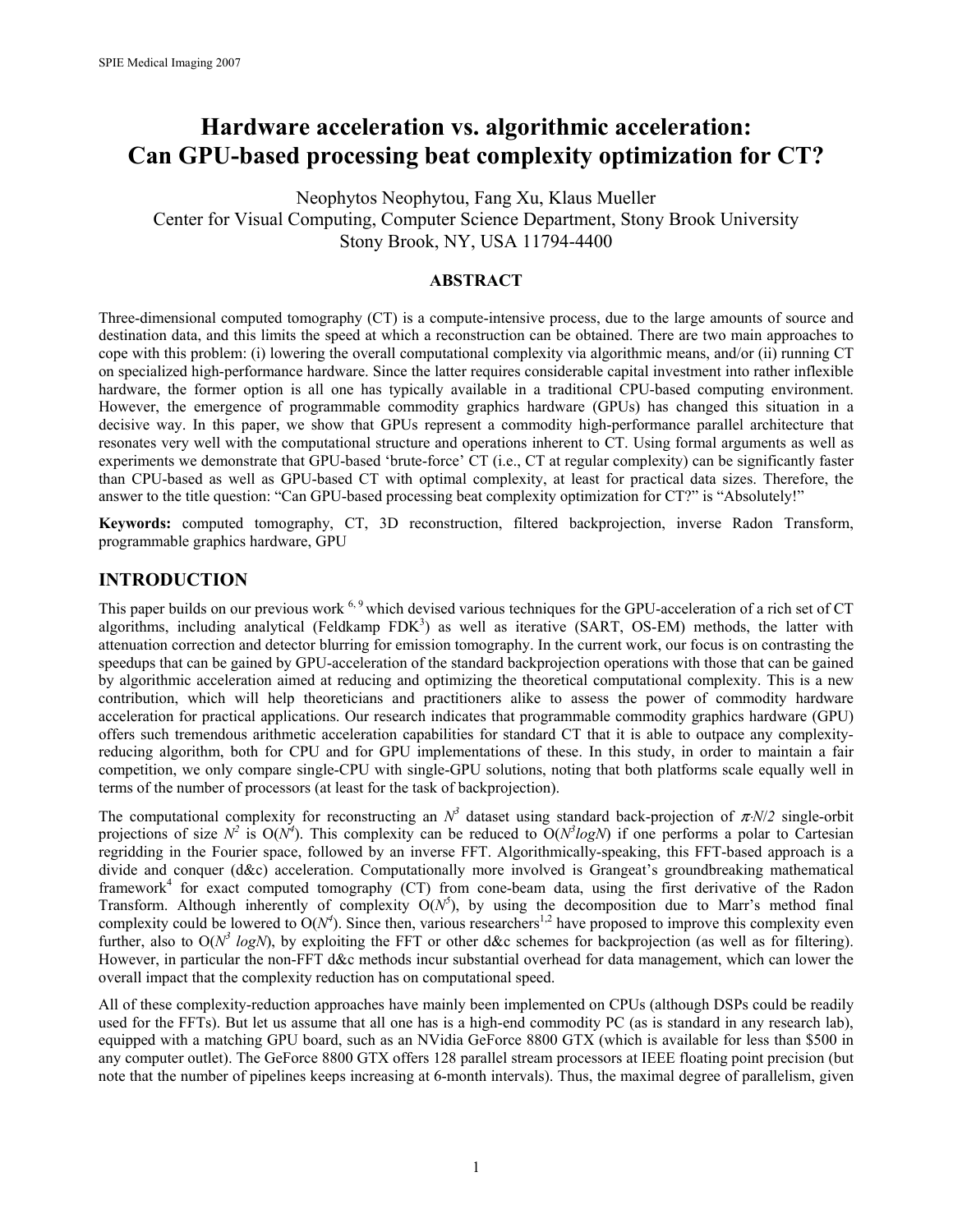proper programming, is 128 (for the GeForce 8800 GTX). For now, let us further assume, for simplicity, that each pipeline is as fast as a single-core CPU, which is inherently a single-pipeline architecture (unless MMX or SSE are employed). The speedup given by arithmetic optimization is *N*/log(*N*), which is 56 for *N*=512 and 102 for *N*=1024 (larger *N* are currently infrequent). Thus, just using these admittedly simple arguments, GPU acceleration provides potential speedup factors better or equivalent to algorithmic optimization. But now let us take this argument further and consider the arithmetic pipelines themselves (before we just assumed that both pipelines had equal speed). The main operations in backprojection are 3D (voxel) projections, 2D (image) interpolations, and scalar (voxel) value additions. These are in fact the core operations in computer graphics algorithms, and they are thus well optimized on graphics boards, which were developed to generate high-quality real-time 3D imagery for computer games. In contrast, for general-purpose CPUs these operations form just another (completely un-optimized) sequence of instructions. Therefore it is likely that the acceleration factor of 128, as estimated above, is even higher, and the result section of this paper offers measured data to support this point.

We have shown in our previous work that the simple streaming data model of a backprojection accelerates very well on GPUs. While a divide & conquer algorithm can also be implemented, it requires more elaborate data management, which slows down the data flow and processing. Given the complexity of the hardware, contrasting these two configurations is difficult using theoretical arguments of the type employed above. We therefore resort to base our analysis on measured results.

# **METHOD**

We use the exact reconstruction method due to Grangeat and Marr, because it is regarded the gold standard of CT. The method is based on a set of 2D filtered backprojections, one on the meridian planes of the Radon derivative data, and a subsequent one on the axial slices of the first result. The latter set of backprojections then results in the final reconstructed volume. This method will constitute our standard 'brute force' reconstruction scheme, which has the same complexity as FDK, that is,  $O(N^4)$ . As a means to optimize the computational complexity, Axelsson and Danielsson<sup>1</sup> have devised an ingenious scheme that employs various frequency-space operations mixed with FFTs to achieve a complexity of O( $N^{3}logN$ ). This approach will form our optimal-complexity reconstruction scheme in our study.

GPU-accelerated schemes generally tend to capitalize on the massive processing capabilities of the GPU. Any problem that can be expressed as a set of simple parallel operations can gain tremendous speedups when ported to the GPU. 2D backprojection, one of the basic operations used in exact 3D reconstruction can be easily expressed as a set of streaming texture-mapping operations and therefore accelerate well on the GPU<sup>6, 9</sup>. On the other hand, d&c algorithms require more overhead for program flow and therefore achieve lower speedups when programmed on GPU hardware. Accelerating the FFT on GPUs has been widely studied  $5,7,10$  in recent years, and a 10-fold acceleration over FFTW  $11$ (which is the fastest CPU implementation of the FFT) could be achieved. However, the degree of acceleration grows with the size of the data, and in fact most CT datasets are too small to take advantage of the GPU-based FFTacceleration. On the other hand, we  $^{6,9}$  and also others  $^7$  have shown that backprojection can be sped up by 1-2 orders of magnitude on the GPU, for the reason mentioned in the Introduction.



**Figure 1.** Comparing plane integration on parallel and cone-beam projection data.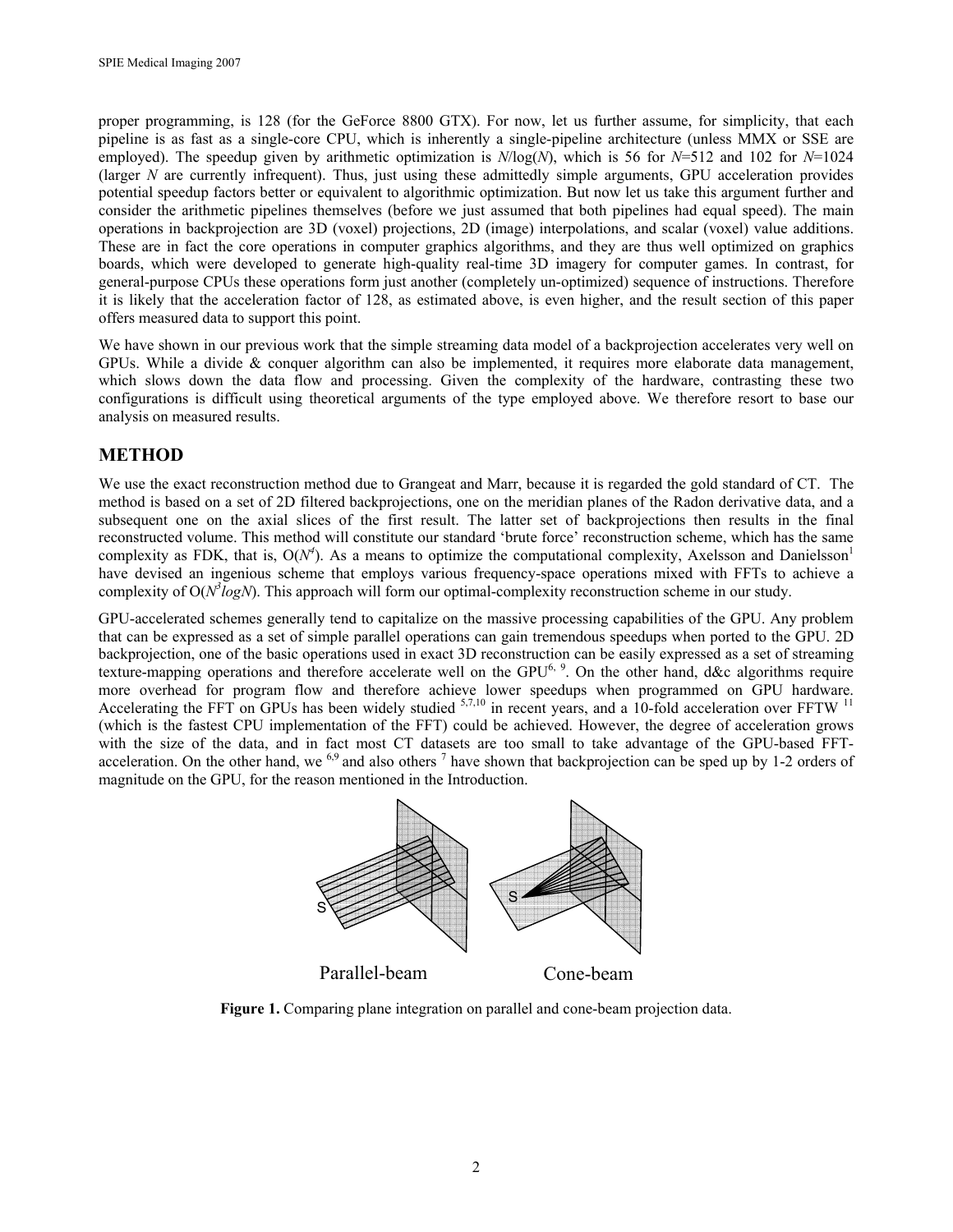#### **Mapping the Grangeat Algorithm to the GPU**

We base our standard 'brute-force' implementation on the description provided by Grangeat<sup>4</sup>. The framework consists of two stages as most "exact reconstruction algorithms" pipelines do. First the detector data is converted into Radon data, and then an inversion process is applied to the Radon data to acquire the final reconstructed volume. Because in a conebeam acquisition setup it is not possible to directly acquire Radon data, Grangeat describes the fundamental relationship between the derivative of a line integral of cone-beam projection data and the first derivative of the Radon transform. This relation/equation is used for reconstruction from cone-beam data, since the line integral does not give the integral over a plane needed by the Radon transform.

As illustrated in Figure 1, integrating along a line in the projection data does not give the integral over the actual plane of absorption. Instead, it gives a weighted integral where the weight is proportional to *1*/*SA*, where *SA* is the distance from the source to a point *A* on the detector plane. This is because the rays are closer to each other near the source. Differentiating the same line integral with respect to the slice angle *θ*, gives a result weighted by *SAcosθ*, effectively canceling the effect of the original scaling in the acquisition data. The second step of the process will then reconstruct from derivatives of Radon data.

#### **From detector data to Radon derivatives**

We present some of the details of the Grangeat method in order to better describe the main parts of our GPU accelerated pipeline. For a complete description, however, we refer the reader to the original paper<sup>4</sup>. Let us first introduce the fundamental relationship between the derivatives of the acquisition data and the first derivative of the Radon transform of the data.



**Figure 2.** Cone-beam geometry as referenced in the formulas.

$$
Yf(S, A) = \frac{\|SO\|}{\|SA\|} Xf(S, A)
$$
 (1)

$$
R^{\dagger} f(\overrightarrow{OS}.\overrightarrow{n}, \overrightarrow{n}) = (\frac{\|OS\|}{\cos \theta})^2 \int_{q'=-\infty}^{+\infty} \frac{\partial}{\partial p'} Yf(S, A(q')) dq' \tag{2}
$$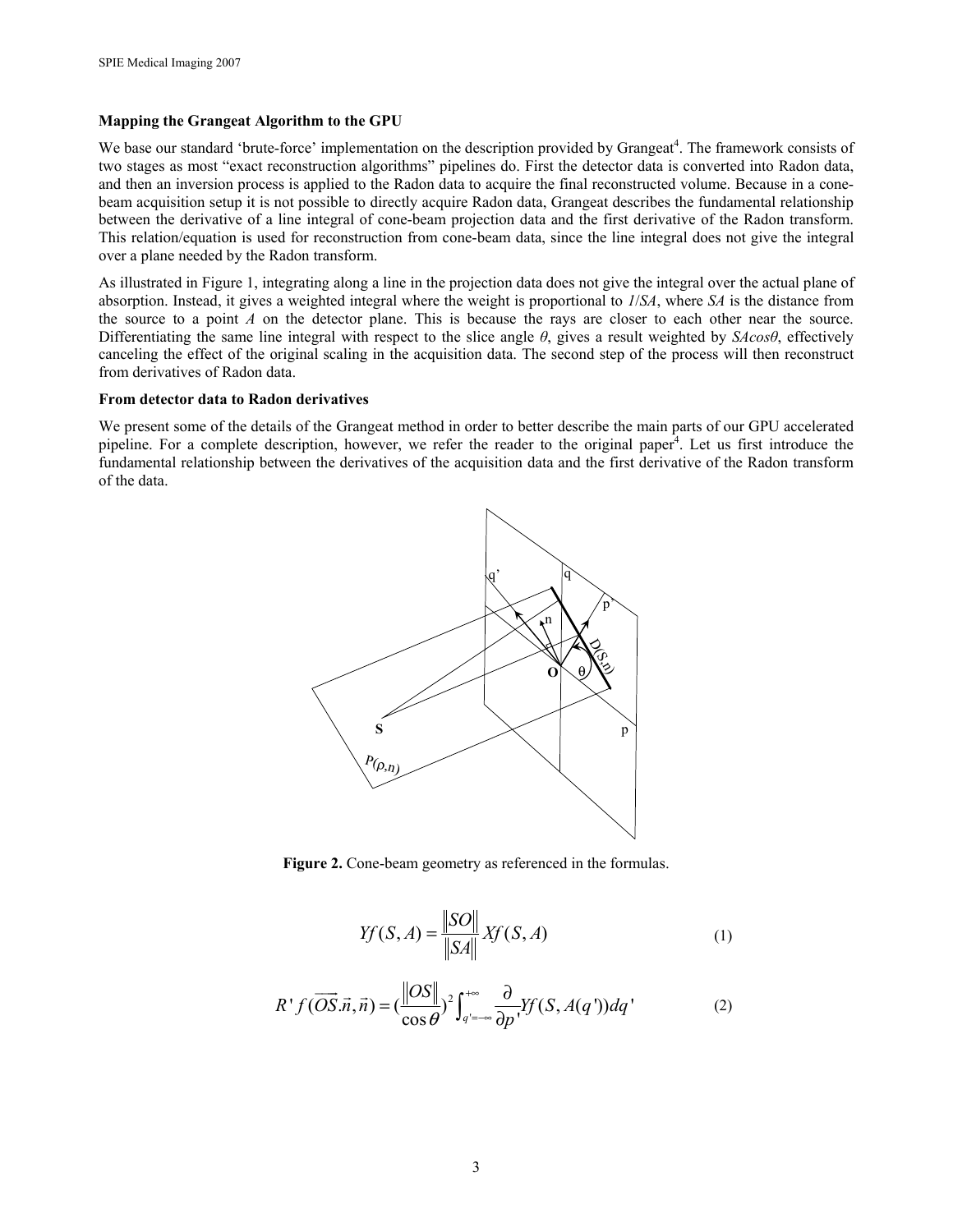In the equations above,

- $R'f$  is the first derivative of the Radon transform of function  $f$ ,
- *OS*  $\overline{\phantom{a}}$ is the vector starting from the center of the object, going to the source of the projection,
- *n* is the unit vector which is the normal of the plane  $P(\rho, \vec{n})$ , with  $(\rho, \vec{n})$  being spherical coordinates. These spherical coordinates may be also represented as  $P(\rho, \varphi, \theta)$ , with  $\vec{n} = (\sin \theta \cos \phi, \sin \theta \sin \phi, \cos \theta)$  and  $OS \vec{n} = \rho$ .
- *p*' and *q*' are pixel indices along the coordinate system aligned to the intersection of the current plane  $P(\rho, \vec{n})$ , and is essentially a rotation of the detector plane by the angle *θ*, formed between the intersection line *D* of the G plane  $P(\rho, \vec{n})$  with the detector plane, and the horizontal direction  $p$  of the detector plane.
- *Xf(S,A)* is the corresponding cone-beam ray integral through the given volume that passes through the source point *S*, and terminates on the detector plane at point *A.*
- *Yf(S,A(q')* is the scaled cone-beam ray integral that terminates on the detector plane at point  $A(q')$ . Here, the function is differentiated with respect to the *p'* direction vector.
- $A(q')$  is the corresponding point on the line *D*, for a given horizontal index *q'*.

Let us define the set of intersection lines *D* on the projector plane using polar coordinates *(r, θ),* with *r* in [*-diagonal … diagonal*] and  $\theta$  in [ $-\pi/2...\pi/2$ ]. Here,  $\theta$  is the angle between the plane horizontal direction *q* and the current *q'*. Thus, the differentiation along *q'* can be decomposed into a combination of horizontal and vertical differentiation, where the horizontal and vertical gradients are computed once and reused for the computation of all the directional derivatives.

$$
\frac{\partial}{\partial q'} Yf(S, p, q) = \cos \theta \frac{\partial}{\partial p} Yf(S, p, q) + \sin \theta \frac{\partial}{\partial q} Yf(S, p, q) \tag{3}
$$

The fundamental relation outlined above, defines the first steps of the process of converting the incoming detector data into the first derivative of Radon transform that can then be used for the reconstruction of the 3D function. In our GPU pipeline this relationship is implemented via texture mapping and rotation operations applied to the input data, which are also encoded in a set of textures residing in GPU memory.

For each detector plane, with the detector angle *n* in [0...2π], the following steps are applied to convert all its points into Radon transform derivative data:

- 1. Store detector plane in a texture, where each point *A* is indexed in (*p*,*q*) coordinates on the plane.
- 2. Run a texture processing pass with a fragment program set with multiple render targets (MRT) to output into two temporary textures,  $G_x$  and  $G_y$ . The program will
	- a. scale each point by *SO SA*
	- b. compute the derivative along *x* direction and store it in *textureOutput0*  $(G<sub>x</sub>)$
	- c. compute the derivative along *y* direction and store it in *textureOutput1*  $(G_v)$
- 3. For the set of angles  $\theta$  in  $[-\pi/2 \dots \pi/2]$ 
	- map a polygon rotated by *θ* onto the screen.
	- apply parallel reduction to compute the sum of each line of the rotated polygon, compute the partial derivative at each point using *Gx*, *Gy*, according to equation 3. This is equivalent to applying a loop for the set of lengths  $\rho$  in  $[-N\sqrt{2} \dots N\sqrt{2}]$  (with *N* the size of one side of the detector plane)
	- store the result into a column vector as part of a texture that is indexed by  $(\theta, \rho)$ .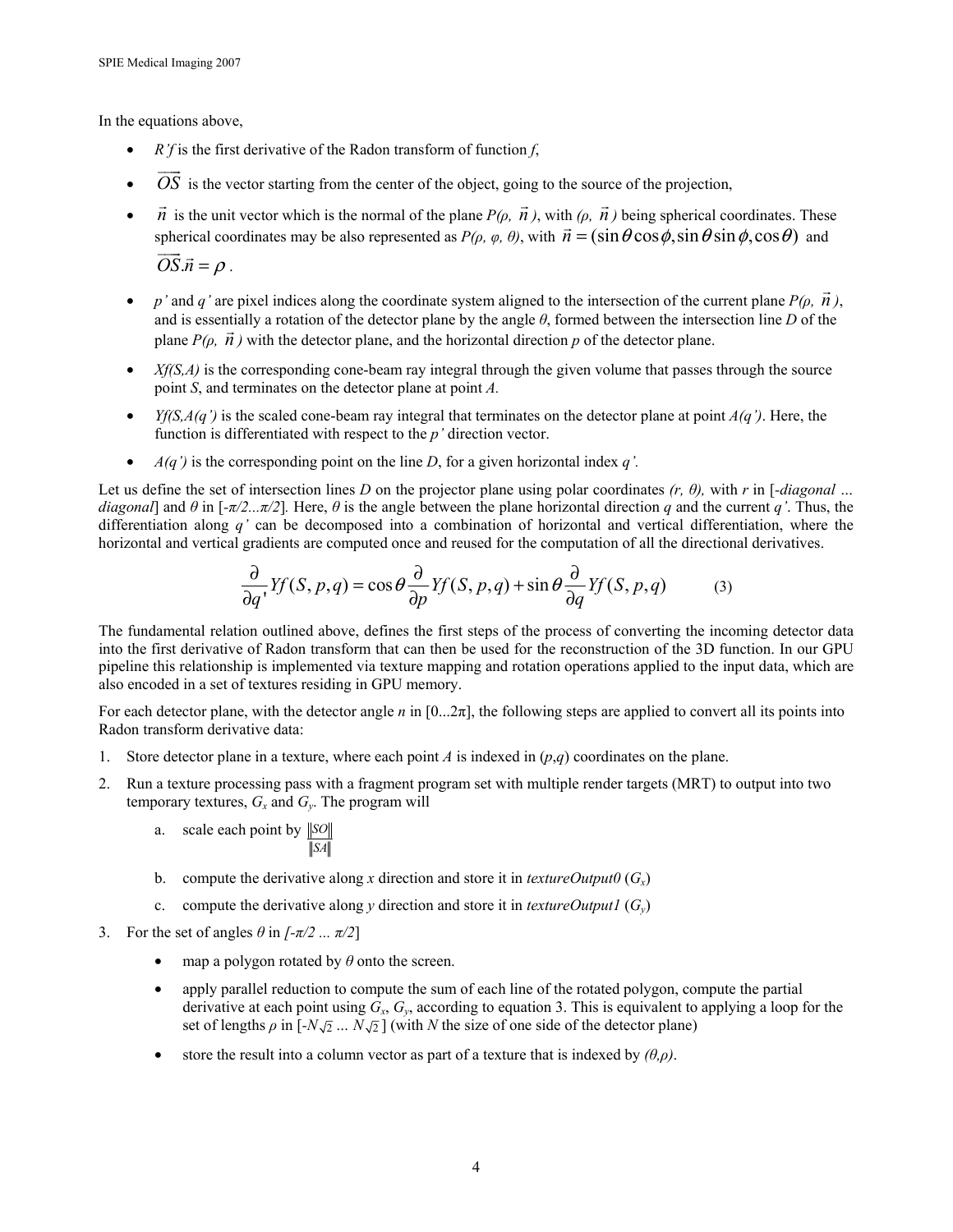After this process is completed for all given detector planes, the result is a new array of textures, forming a data-structure indexed by  $(n, \theta, \rho)$ . A re-binning step is required in order to convert this data structure into the desired radon derivative,  $R'(\varphi,\theta,\rho)$ , from which we can then reconstruct the final dataset. Using the description by Grangeat<sup>4</sup> this is equivalent to a shift of the  $\varphi$  angle for every point by ρ .<br>| aresi  $\rightarrow$  for every point of each detector plane.

$$
\ln\left(\frac{P}{\|SO\|\cdot\sin\theta}\right)
$$



**Figure 3:** Overview of the reconstruction process using the Grangeat method.

#### **From radon derivatives to the reconstructed object function**

Given the first derivative of Radon transform of the function,  $R'f(\varphi,\theta,\rho)$  each point *M* can be reconstructed using the following 3D inversion back-projection formula:

$$
f(M) = -\frac{1}{8\pi^2} \cdot \int_{\theta=-\pi/2}^{\pi/2} \int_{\phi=0}^{2\pi} \frac{\partial}{\partial p} R^{\dagger} f(\phi, \rho, \theta) \cdot \left| \sin \theta \right| \cdot d\theta \cdot d\phi \tag{4}
$$

Naturally, a direct evaluation of this formula for each of the  $N^3$  voxels of the volume would yield a wasteful  $O(N^5)$ implementation. Instead, we follow the decomposition approach outlined by Marr<sup>12</sup> and also described by Grangeat<sup>4</sup>. We also see that the decomposition approach can also be efficiently implemented on the GPU.

Using this approach, we first apply a filtered back-projection on all the meridian slices, where each reconstructed point on every slice  $\phi$  describes the function  $\hat{X}f(\phi, B)$ :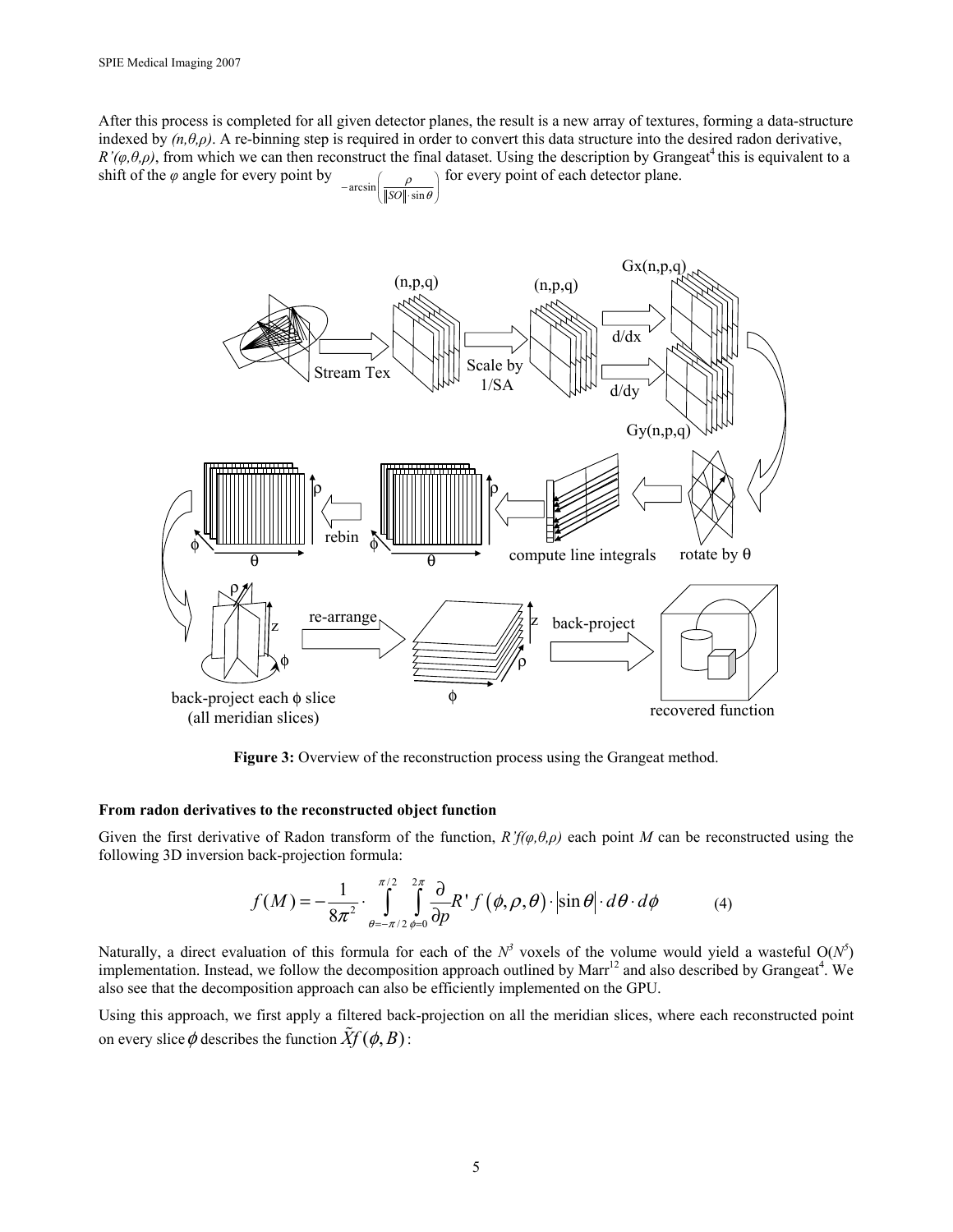$$
\tilde{X}f(\phi,B) = -\frac{1}{4\pi^2} \cdot \int_{\theta=-\pi/2}^{\pi/2} \frac{\partial}{\partial p} R^{\dagger} f(\phi,\rho,\theta) \cdot \left| \sin \theta \right| \cdot d\theta \tag{5}
$$

This back-projection operation is implemented as a differentiation step, followed with a series of repeated texturing operations. As the latest hardware (GeForce 8800) supports full floating point blending, the results of the repeated backprojections are left to accumulate on the same target texture, using an additive blending function. This saves about 30% of the additional overheads that would have been imposed if an accumulation scheme switching between two temporary buffers was necessary (ping-pong buffering), as in the previous generation of graphics cards.

Each of the  $\phi$  slices of the resulting function  $\tilde{X}f(\phi, B)$ , now constitutes of a set of lines, where each line represents a parallel projection/integration of the object function  $f$  along the projection angle  $\phi$ . Therefore, back-projecting the axial slices of function  $\hat{X}f(\phi, B)$  will result in reconstructing the slices of the object function *f*.

$$
f(\mathbf{M}) = \frac{1}{2} \cdot \int_{\phi=0}^{2\pi} \tilde{X} f(\phi, project OntoSlice(\phi, M)) d\phi
$$
 (6)

In practice, this final step can also be implemented as a simple set of back-projection operations taking advantage of the hardware's blending and texturing capabilities. An illustration of all the steps described in this section is provided in Figure 3.

#### **The Axelsson algorithm on GPU**

The algorithm proposed by Axelsson et al.  $<sup>1</sup>$  follows the two stage method designed by Grangeat, where the first</sup> derivative of Radon data is obtained from the cone-beam data before it is used to reconstruct the 3D object. For the first stage multiple line integrals in the detector space have to be computed to yield the weighted plane integral, which consists of all points in the 3D Radon space (see equation 2). Instead of performing this in the spatial domain, Axelsson's method converts the detector data into frequency space via a 2D FFT on each projection. After the result is re-sampled onto a polar grid, the derivative operation is applied on the object data distributed upon the polar grid. The plane integrals are obtained via a series of 1D radial FFTs. This algorithm is based on the Fourier Slice Theorem, where 1D Fourier transform of a projection (integral) of a 2D object function is equivalent to a slice of its 2D Fourier transform. The resulting data has to be re-binned using the formulas given in Section 2.1.1. Since the complexity of a 2D FFT is  $O(N^2 log N)$ , the algorithm reduces the complexity of the first step from  $O(N^4)$  to  $O(N^3 log N)$ .

In the second stage, a similar scheme is applied and another series of radial FFTs is employed for the Fourier transform of the Radon derivative data. Linogram sampling is used to compensate for the non-uniform sampling on the polar grid, where each radial line on the vertical plane is sampled at a rate determined by the rotation and elevation angles. Then, an inverse 2D FFT transform is applied to each of the vertical planes yielding a similar set to the meridian planes of the Grangeat approach described above. A second inverse 2D FFT is applied on the resulting horizontal planes, finally recovering the object function. The complexity of the second stage remains the same and the overall complexity of the method is kept at  $O(N^3 log N)$ .

In the above algorithm the dominant operators are apparently the 1D and 2D FFT transforms. We use Sumanaweera's description<sup>8</sup> for the FFT operator used in our implementation.

Following are some of the implementation details of the above algorithm on the GPU platform. The first stage of the algorithm proceeds as follows:

- a. Pre-weight the detector data by 1/*SA*. This is a pixel-by-pixel operation accelerated on the GPU as a simple texture processing operation.
- b. Apply 2D FFT transform to each weighted detector slice (projection).
- c. Re-interpolate the detector data in the Fourier space from Cartesian grid to polar grid. This is done by binding the Cartesian grid into a 2D texture and using a fragment shader to render it into a sinogram texture that represents the polar grid and indexed by *(ρ,θ)*. The fragment shader consists of a coordinate transform equation and a resampling kernel to index the Cartesian texture and generate the values for each point on the polar gird.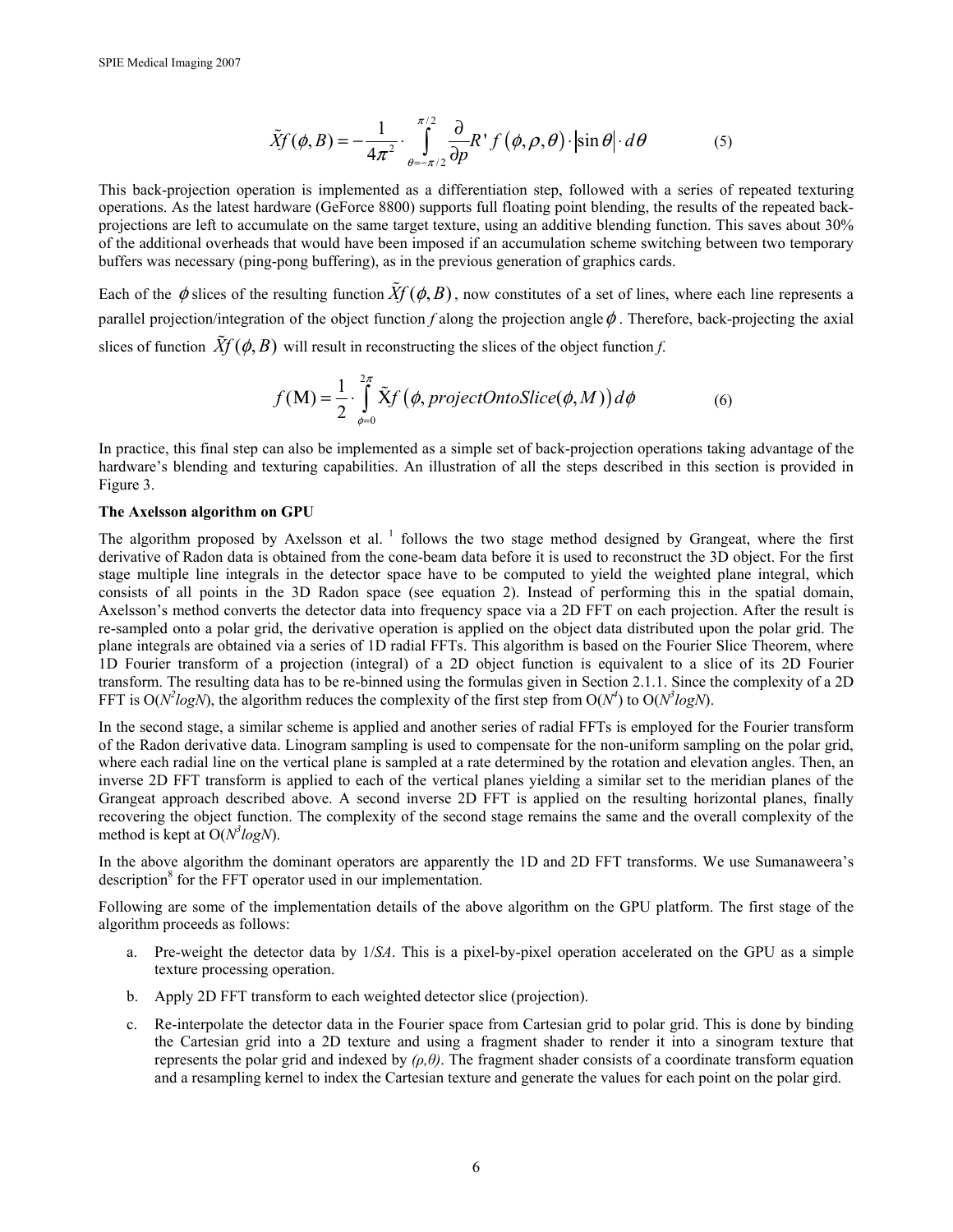- d. Multiply each point on every slice by the constant *j2πR* to obtain derivatives (in a similar way to **a**).
- e. A series of inverse 1D radial FFTs are used for computing plane integrals, one for each line *θ* of every slice. At this stage, all the 1D FFTs of a slice can be performed in parallel using a framework similar to 2D FFT.
- f. All slices are then post-weighted according to equation 2.

In the second stage of the reconstruction, the 1D Fourier transform has to be applied to each line separately due to the non-uniform sampling imposed by the linogram scheme. The subsequent 2D FFTs are also performed on GPU. Before the second 2D FFT takes place a reshuffling of the data is required, in order to transfer the data from the vertical planes and create a set of horizontal planes to be used in the second reconstruction.

# **RESULTS**

We implemented Grangeat<sup>4</sup> and Marr's<sup>12</sup> approach for reconstruction using Radon derivatives on the GPU and compared it with our implementation of Axelsson's<sup>1</sup> algorithm using the Fourier Transform on both the CPU and the GPU. We based our GPU FFT implementation on Sumanaweera's<sup>9</sup> description, while the CPU implementation uses the FFTW library<sup>11</sup>. For the GPU backprojection operations we used a multi-pass texture-based approach which employs frame-buffer objects and takes advantage of the full 32-bit floating point blending capabilities of the new GPU hardware. The same compositing scheme was also used for the insertion of radial 1D data into the 2D buffer for each slice before the FFT in our Axelsson GPU implementation.





**Figure 4:** Reconstructed Shepp-Logan phantom

We measured the total reconstruction costs for the compared techniques on a dual core AMD Athlon at 2.2Ghz, equipped with a NVidia GeForce GeForce 8800GTX GPU, excluding the costs of transferring the derivative data to and from the GPU. High-quality reconstruction results from both GPU back-projection and GPU Axelsson methods are very similar (see Figure 4 for the former). The graph of Figure 5 shows clearly that the GPU-accelerated back-projection is significantly faster than the complexity-optimized CPU-based Axelsson method for all measured sizes, with speedups ranging from 7.5 to 2.5. Finally, Figure 6 illustrates that GPU-accelerated back-projection is faster than a GPUaccelerated Axelsson method for grid sizes of less than about 1024, which is the break-even point. As expected, the Axelsson  $O(N^3 log N)$  method eventually outperforms the  $O(N^4)$  back-projection algorithm for sufficiently large input grid sizes. However, in the context of current CT reconstruction task magnitudes, a volume size of about 1024<sup>3</sup> is probably sufficient in most clinical applications. The results are also consistent with the fact that current 1D FFT implementations are much better accelerated for very large input data sizes.

# **CONCLUSION**

GPUs are perfectly suited to accelerate the most compute-intensive operation of CT, i.e., the back-projection operator. On the other hand, they are less suited to accelerate divide  $\&$  conquer schemes designed for reducing the theoretical computational complexity. Our experiments also indicate that the dataset size at which the GPU-implementations of these become dominantly efficient exceed the dataset sizes encountered today in clinical practice. While this number will certainly grow over time, so are the capabilities of GPUs, and due to this fact, we feel certain that our study has a lasting impact.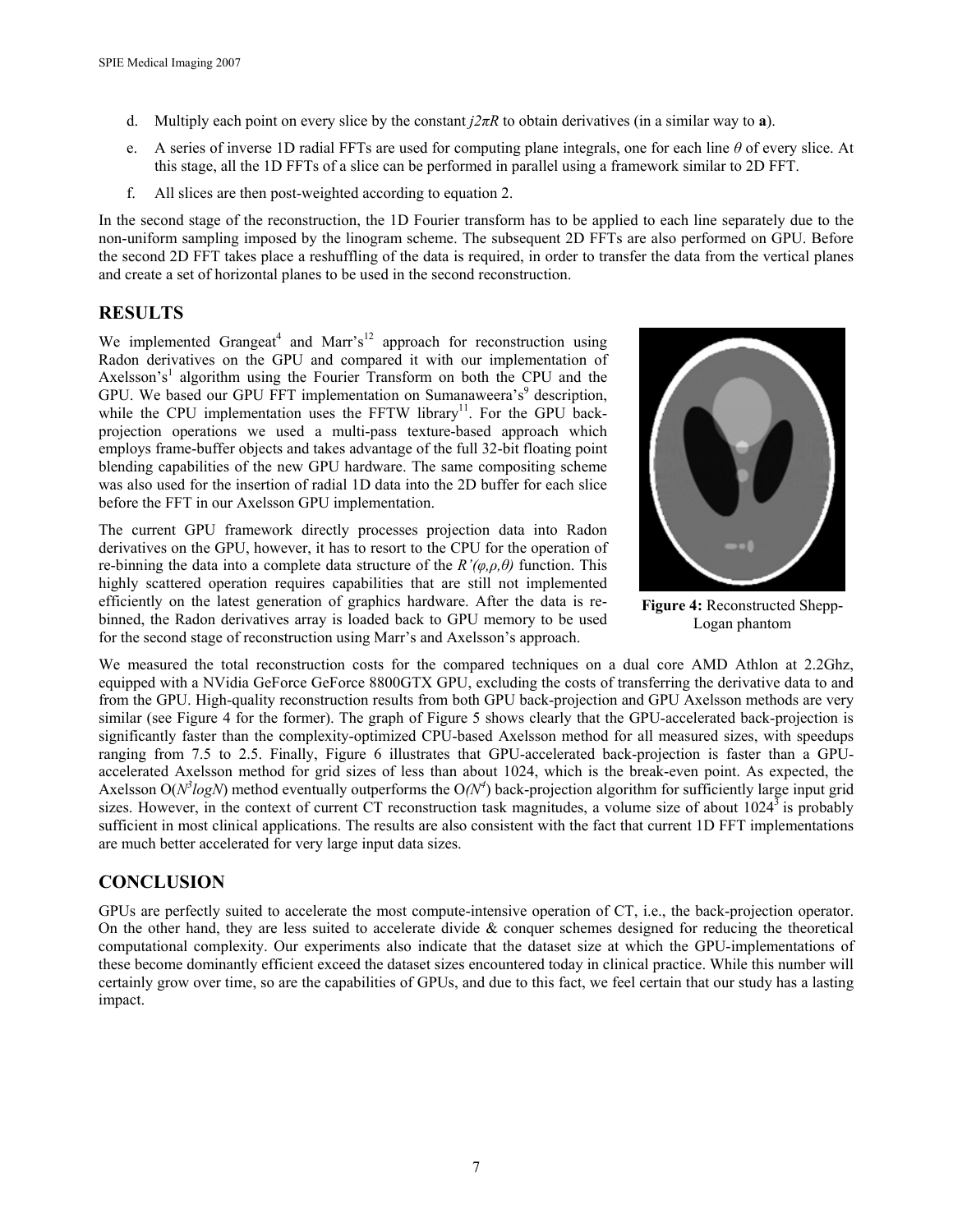

**Figure 5:** Total reconstruction timings for GPU Backprojection vs. CPU Axelsson



**Figure 6:** Total reconstruction timings for GPU Backprojection vs.. GPU Axelsson